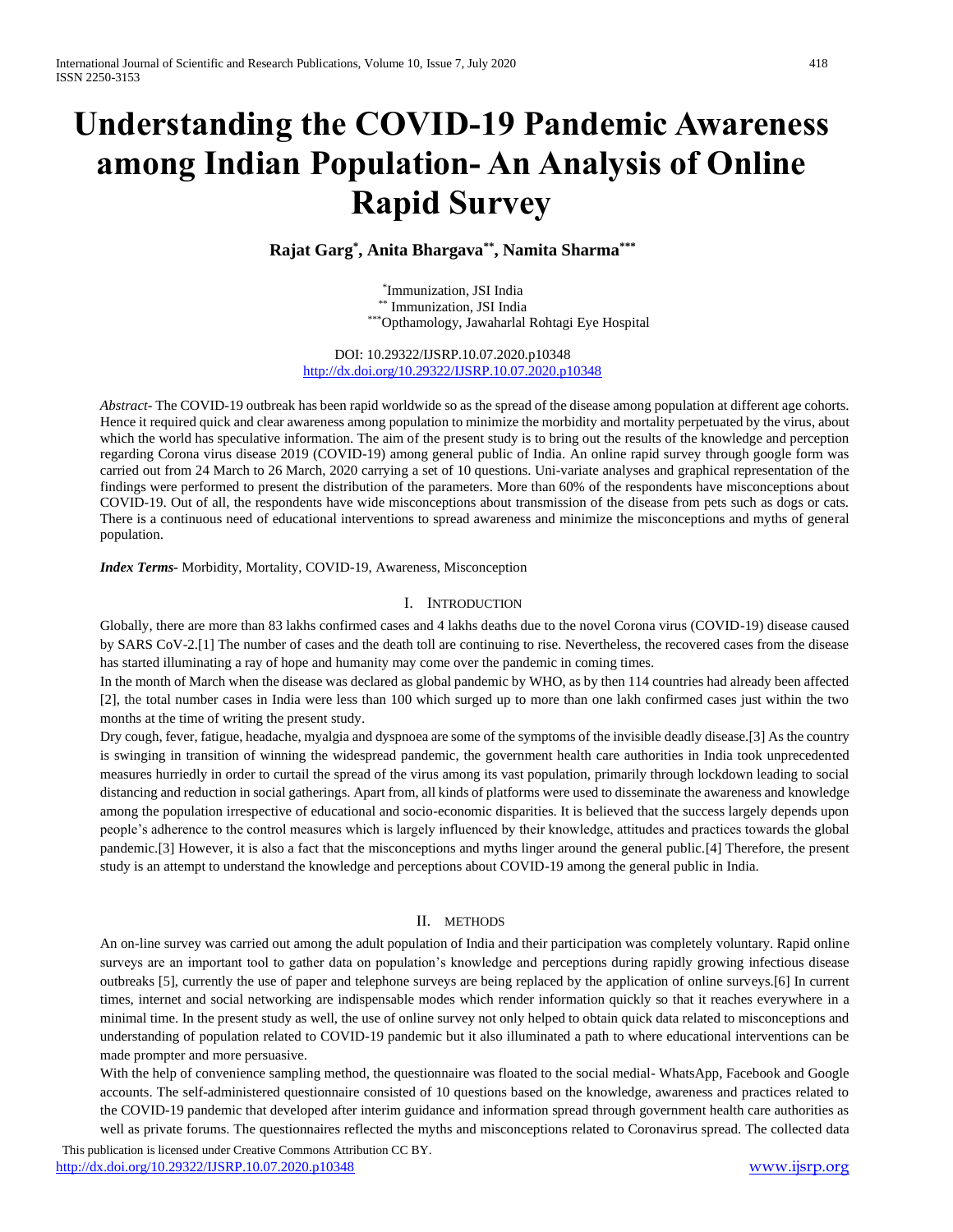was tabulated in excel and descriptive statistics were performed. The distribution of responses is presented with frequency and percentages.

## III. FINDINGS

A total of 247 respondents across the country responded to the survey. Figure 1 represents the total scores of the questions. The total score has been computed as the summation of the correct point of each question. For example, if a respondent has given correct answers to all 10 questions, then the total score is 10. Likewise, if a respondent could answer only 4 questions correctly, then the total score is 4. The mean of the total score is 8.8. About 39 per cent of the respondents gave correct answers to all questions showing that 61 percent of the population has one or more misconceptions. Almost one-third of the respondents had more than two misconceptions. These respondents are grappled with misconceptions which is needed to be mitigated at a large scale.

Figure 2 showed the percentage of question-wise correct answers given by the respondents. Out of 10, correct response to four questions is more than 90 percent while other five questions received the correct response between 80-90 per cent.

99.6 per cent (n=246) of the total respondents given correct answer that cold weather and snow cannot kill Coronavirus. As the history of the spread is seen, the first Coronavirus patient was detected in Wuhan city of China during the months of September when winter season was gradually starting and the number of cases continued to rise globally particularly affecting higher latitude countries such as USA, Italy, U.K, Russia and so on. Even in the month of May when the average temperature in India is recorded as 40-42**ᵒ**C, the number of cases in India as well as worldwide is on rise. [2]

96.8 per cent (n=239) of the respondents clearly knew the transmission sources of Coronavirus and hence, responded that mosquito bites do not spread the infection. Likewise, 92.3 per cent (n=241) of the total respondents responded that the vaccine against Pneumonia such as Pneumococcal vaccine and Haemophilus Infleunzae type b (Hib) vaccine would not provide protection against Coronavirus. This is quite well understood by the population that there's no successful vaccine available till date for the disease. Similar to the question, around 90.7 per cent (n=224) of the respondents reported that no medicine till date is recommended to cure the disease completely and hence precautions and preventive measures are the only ways to mitigate it.

88.7 per cent (n=219) of the volunteers accepted that regularly rinsing of nasal passage with saline water did not protect people from getting infected with the virus. Practicing yoga is one of the messages which had been spread during the lockdown period in the country. As acclaimed, yoga is one of the greatest tools to increase respiratory health and immunity, both are involved in the prevention and healing of COVID-19. The practice of rinsing nasal passage has been documented in Yoga related various studies as well as highlighted on United Nations' webpage. [6,7]. However, there has not been any scientific-evidence of direct relationship. [7], [8]

The healthcare authorities also encouraged the intake of healthy foods such as green leafy vegetables, cut down in junk foods, intake of plenty of water, citrus fruits enriched with Vitamin C and so on. There had been a prevalent myth that inclusion of garlic in the food would reduce the risk of getting infected with the Coronavirus. 84.6 per cent (n=209) volunteers responded that garlic cannot protect population from getting infected. WHO has also inculcated awareness among population by displaying myth busters where they advise that garlic has some antimicrobial properties but there is no scientific evidence that it would provide sufficient protection against the pandemic.[9]

#### IV. DISCUSSION

Ever since the outbreak of COVID-19 pandemic in China, it has a cascaded effect worldwide [10] leaving behind surged fatal cases and India is one of among such badly affected countries. Like any other developing nations, the pandemic is a serious concern in India because of larger share of senile population, lack of sufficient health infrastructural facilities, exodus movements of migrant labours from their cities of work place to their hometowns, educational and socio-economic disparities and other proximate factors. As on date, India has more than 3.8 lakhs confirmed cases and 12573 reported deaths due to COVID-19. India has become  $4<sup>th</sup>$  worst affected countries of Coronavirus pandemic [11] and it will continue to grow, as forecasted by many scholars for instance, the peak of COVID\_19 pandemic in India may arrive around mid-November, 2020 when there will be shortage of isolation, ICU beds and ventilators. [12]

In order to remain safe from the infection, it is important to practice safe measures and refrain from misconceptions and myths. Further, large amount of information has been floating on all kinds of social media platforms out of which many are "false information and news" against which the population should remain cautious. The commendable action plans by the health care authorities in India are extremely helpful in delivering correct information to the public but offshoots continue to make the population believe in misconceptions. With an average of 87.7 per cent with 99.6 as the highest percentage of correct response and 70.4 as the lowest response, the awareness among volunteers seemed to be considerable; however, misconceptions are yet to be minimised through educational interventions. Correct information, safe hygienic practices and healthier lifestyle would lead the population to safeguard them against the pandemic. However, myths and misconceptions continue to sustain in relation to pets and Coronavirus spread. As 70 per cent of the volunteers believed that it cannot be transferred through the pets, about 30 per cent of them think otherwise. Further, recent studies have shown that the pets can get affected with the virus however, how much they could spread the disease is still unsure as no concrete studies have come up till now.[13]–[15] A report published in Times of India mentioned that person who are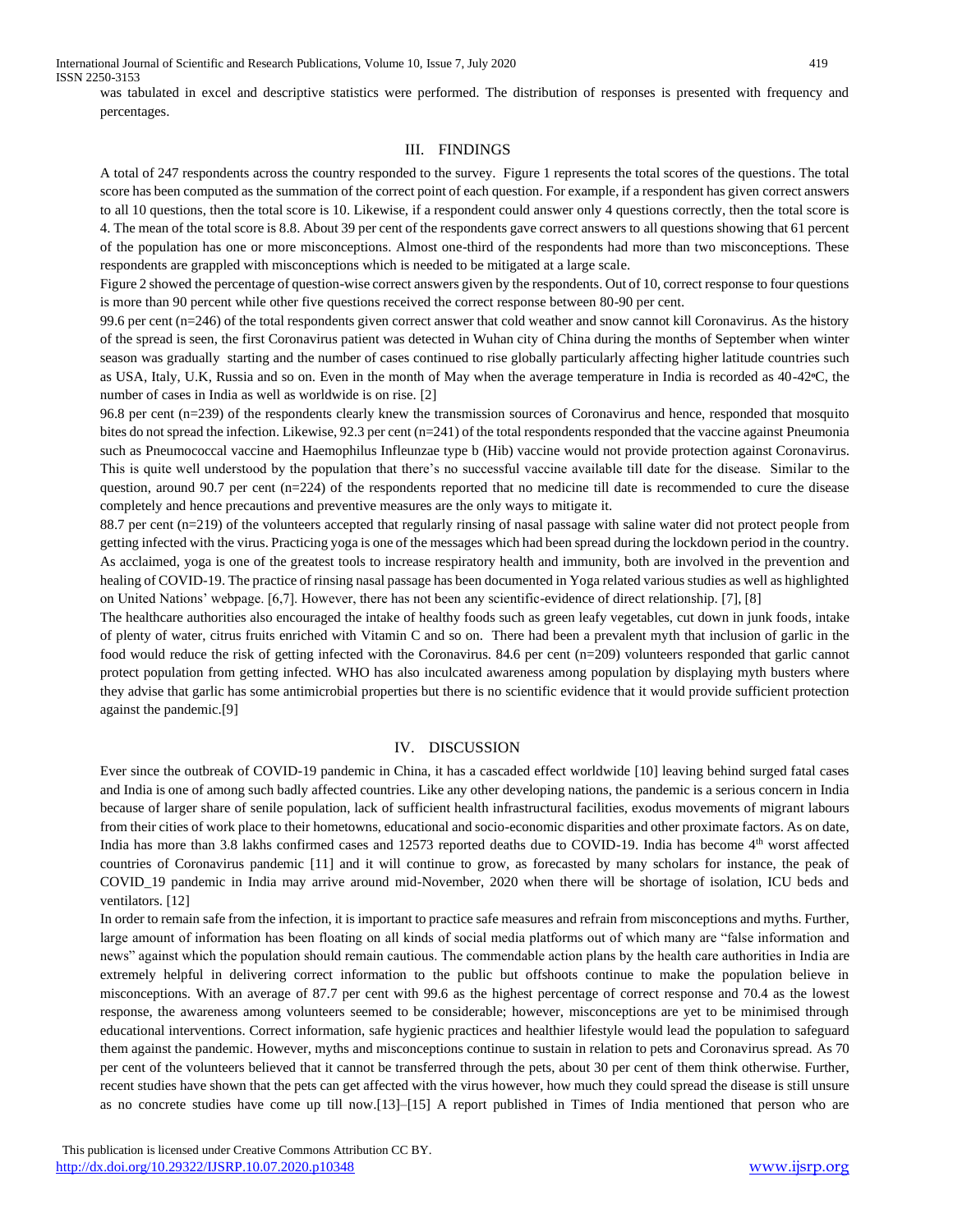symptomatic with SARS-CoV-2 should remain separated from household animals and avoid direct contact such a petting, snuggling, cuddling, sleeping in the same locations and alike behavior. [13]

This study is first of its kind where general population's awareness on COVID-19 has been assessed to the best of our knowledge. Since the initial days when the disease was declared as pandemic, actions by the government had been rendered and changing accordingly with time and spreading behavior of the virus. Such steps are supportive for the society to reduce their levels of worry and anxiety and utmost of all, significant in saving lives.

# V. CONCLUSION

As India is yet to reach at the flatten curve of SARS CoV-2 pandemic, current situations urge proactive actions and mitigation of the misconceptions and myths prevalent among the general population. Since, effective vaccine preparation is under trial currently, for instance, clinical trials with hydroxychloroquine are underway and results are awaited as the effectiveness will be monitored closely in near future[16], preventive and precautious measures are believed to be extremely helpful. We consider that the results of this study can be of great utility for the health authorities, medical personnel, the media and the general population, to know the perception of general population about COVID-19. The findings can be utilized to set priorities in Mass campaigns on COVID-19 by authorities.

## VI. LIMITATION OF THE STUDY

As the study was carried in a very short span of time and with a limited number of questions asked to the volunteers, it has several limitations which gives an opportunity to be explored further.

- 1. The period was very short and hence the sample size was small.
- 2. Convenience sampling is not a true representative of general population.
- 3. There is a volunteer bias in the study hence not representative of general population
- 4. Participants could have checked the answers of some questions online before answering

#### **APPENDIX**

## **Online Rapid Survey**: **The COVID-19 Myth Challenge among Public**

Question-1: Cold weather and snow can kill the Corona Virus.

- A. Yes
- B. No (**Correct Answer**)

Question-2: The Corona Virus cannot be transmitted in areas with hot and humid climates.

A. Yes

## B. No (**Correct Answer**)

Question-3: The Corona Virus CAN be transmitted through mosquito bites.

A. Yes

## B. No (**Correct Answer**)

Question-4: There is NO evidence that companion animals/pets such as dogs or cats can transmit the Corona Virus.

A. Yes

## B. No (**Correct Answer**)

Question-5: Taking a hot bath prevents the Coronavirus. A. Yes

## B. No (**Correct Answer**)

Question-6: Thermal scanners CAN detect whether or not someone has the Corona Virus.

A. Yes

## B. No (**Correct Answer**)

Question-7: Vaccines against pneumonia, such as pneumococcal vaccine and Haemophilus influenzae type b (Hib) vaccine provide protection against the Coronavirus.

A. Yes

## B. No (**Correct Answer**)

Question-8: There is evidence that regularly rinsing the nose with saline has protected people from infection with the Coronavirus. A. Yes

## B. No (**Correct Answer**)

Question-9: Garlic is healthy and there is evidence from the current outbreak that eating garlic has protected people from the Corona Virus.

 This publication is licensed under Creative Commons Attribution CC BY. <http://dx.doi.org/10.29322/IJSRP.10.07.2020.p10348> [www.ijsrp.org](http://ijsrp.org/)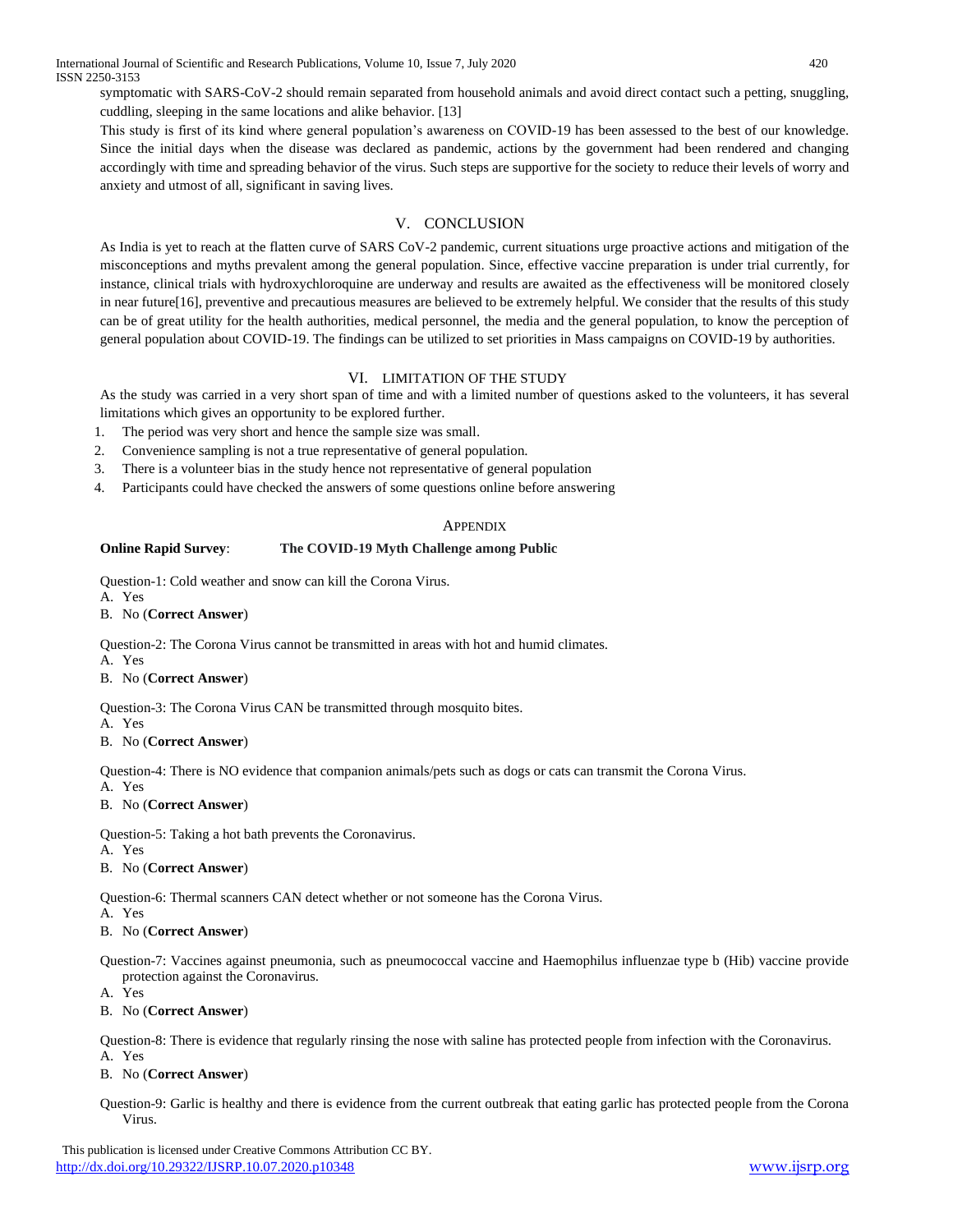International Journal of Scientific and Research Publications, Volume 10, Issue 7, July 2020 421 ISSN 2250-3153

A. Yes

#### B. No (**Correct Answer**)

Question-10: To date, there is NO specific medicine recommended to prevent or treat the Coronavirus.

A. True (**Correct Answer**)

B. False

#### ACKNOWLEDGMENT

Authors are thankful to Dr Lokesh Alahari (public health expert) who supported in designing the questionnaire

## REFERENCES

- [1] WHO, "Coronavirus disease (COVID-19)," 2020.
- [2] WHO, "Coronavirus (COVID-19) events as they happen," *https://www.who.int/emergencies/diseases/novelcoronavirus-2019/events-as-they-happen*, 2020. [Online]. Available: https://www.who.int/emergencies/diseases/novel-coronavirus-2019/events-as-they-happen. [Accessed: 24-May-2020].
- [3] B. L. Zhong *et al.*, "Knowledge, attitudes, and practices towards COVID-19 among Chinese residents during the rapid rise period of the COVID-19 outbreak: a quick online cross-sectional survey," *Int. J. Biol. Sci.*, vol. 16, no. 10, pp. 1745–1752, 2020.
- [4] K. Ajilore, I. Atakiti, and K. Onyenankeya, "College students' knowledge, attitudes and adherence to public service announcements on Ebola in Nigeria: Suggestions for improving future Ebola prevention education programmes," *Health Educ. J.*, vol. 76, no. 6, pp. 648–660, 2017.
- [5] P. Geldsetzer, "Use of rapid online surveys to assess people's perceptions during infectious disease outbreaks: A Crosssectional Survey on COVID-19," *J. Med. Internet Res.*, vol. 22, no. 4, pp. 1–13, 2020.
- [6] "From Telephone to the Web: The Challenge of Mode of Interview Effects in Public Opinion Polls Pew Research Center Methods | Pew Research Center." [Online]. Available: https://www.pewresearch.org/methods/2015/05/13/from-telephone-to-the-web-the-challenge-of-mode-of-intervieweffects-in-public-opinion-polls/. [Accessed: 24-May-2020].
- [7] "COVID-19 Yoga Tips Yoga Bharati." [Online]. Available: https://yogabharati.org/covid19-yoga-tips. [Accessed: 25-May-2020].
- [8] G. Tillu, S. Chaturvedi, A. Chopra, and B. Patwardhan, "Public Health Approach of Ayurveda and Yoga for COVID-19 Prophylaxis," *J. Altern. Complement. Med.*, vol. 26, no. 5, pp. 360–364, 2020.
- [9] "Myth busters." [Online]. Available: https://www.who.int/emergencies/diseases/novel-coronavirus-2019/advice-forpublic/mythbusters?gclid=CjwKCAjw2a32BRBXEiwAUcugiHz9Uf7km7OMMVauzVoQDOzZNC\_\_qMedFujhTSS0QZEH2X jX-YvJyxoCM\_QQAvD\_BwE#garlic. [Accessed: 25-May-2020].
- [10] P. D. Modi *et al.*, "COVID-19 Awareness Among Healthcare Students and Professionals in Mumbai Metropolitan Region: A Questionnaire-Based Survey," *Cureus*, Apr. 2020.
- [11] "Coronavirus update: COVID-19 cases in India reach 1.38 lakh, nearly 7,000 new cases in last 24 hours." [Online]. Available: https://www.livemint.com/news/india/coronavirus-update-covid-19-cases-in-india-reach-1-38-lakhnearly-7-000-new-cases-in-last-24-hours-11590376470773.html. [Accessed: 25-May-2020].
- [12] S. Niazi, "Coronavirus in India may peak in mid-Nov, study says," *Coronavirus in India may peak in mid-Nov, study says*, 2020. [Online]. Available: https://www.aa.com.tr/en/asia-pacific/coronavirus-in-india-may-peak-in-mid-novstudy-says/1876893. [Accessed: 27-Jun-2020].
- [13] "Pets can get Covid-19 from humans: Study | Delhi News Times of India." [Online]. Available: https://timesofindia.indiatimes.com/city/delhi/pets-can-get-covid-19-from-humans-study/articleshow/75767405.cms. [Accessed: 25-May-2020].
- [14] "COVID-19 and Animals | CDC." [Online]. Available: https://www.cdc.gov/coronavirus/2019-ncov/daily-lifecoping/animals.html. [Accessed: 25-May-2020].
- [15] "Q&A on coronaviruses (COVID-19)." [Online]. Available: https://www.who.int/emergencies/diseases/novelcoronavirus-2019/question-and-answers-hub/q-a-detail/q-a-coronaviruses. [Accessed: 25-May-2020].
- [16] O. Mitjà and B. Clotet, "Use of antiviral drugs to reduce COVID-19 transmission," *Lancet Glob. Heal.*, vol. 8, no. 5, pp. e639–e640, 2020.